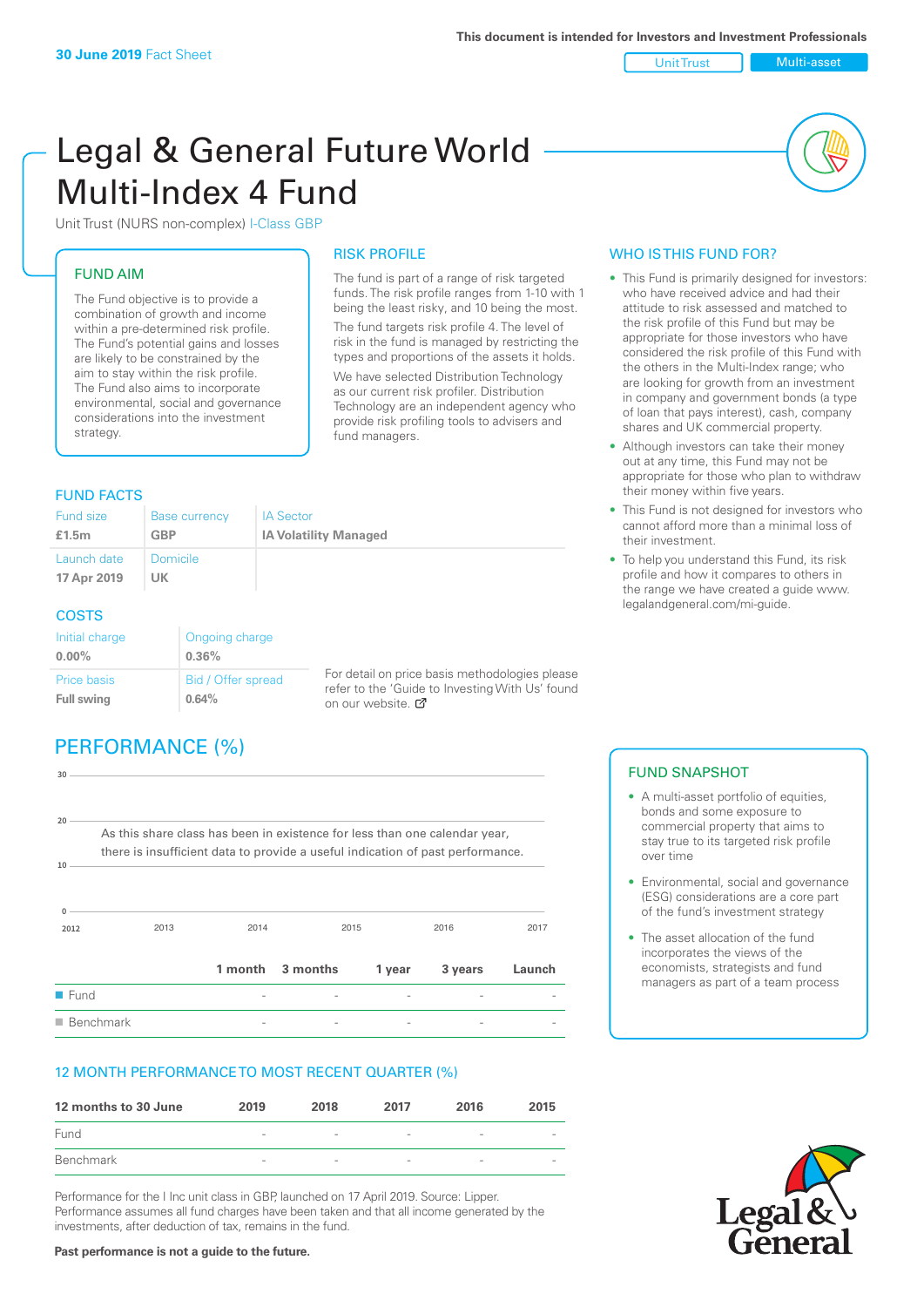### Legal & General Future World Multi-Index 4 Fund

Unit Trust (NURS non-complex) I-Class GBP

### PORTFOLIO BREAKDOWN

All data source LGIM unless otherwise stated. Totals may not sum due to rounding.





#### FUND MANAGERS

The fund managers have responsibility for managing the multi-index fund range. They are part of the Multi-Asset Funds (MAF) team in LGIM. This team focuses on designing and managing multi-asset funds that are tailored to match the specific objectives of various client types. The team sits within a wider Asset Allocation team which combines both depth of experience with a broad range of expertise from different fields, including fund management, investment consulting and risk management roles.

### TOP 10 HOLDINGS (%)

| L&G Future World ESG Developed Fund                | 19.4 |
|----------------------------------------------------|------|
| L&G Future World Global Credit Fund                | 17.9 |
| L&G Short Dated Sterling Corporate Bond Index Fund | 12.3 |
| L&G Future World ESG UK Fund                       | 8.3  |
| L&G Global Inflation Linked Bond Index Fund        | 6.5  |
| L&G High Income Trust                              | 4.3  |
| L&G Japan Equity UCITS ETF                         | 3.5  |
| L&G ESG EM Gov Bond Local Currency Fund            | 3.1  |
| L&G ESG EM Gov Bond USD Fund                       | 3.0  |
| L&G All Stocks Gilt Index Trust                    | 3.0  |